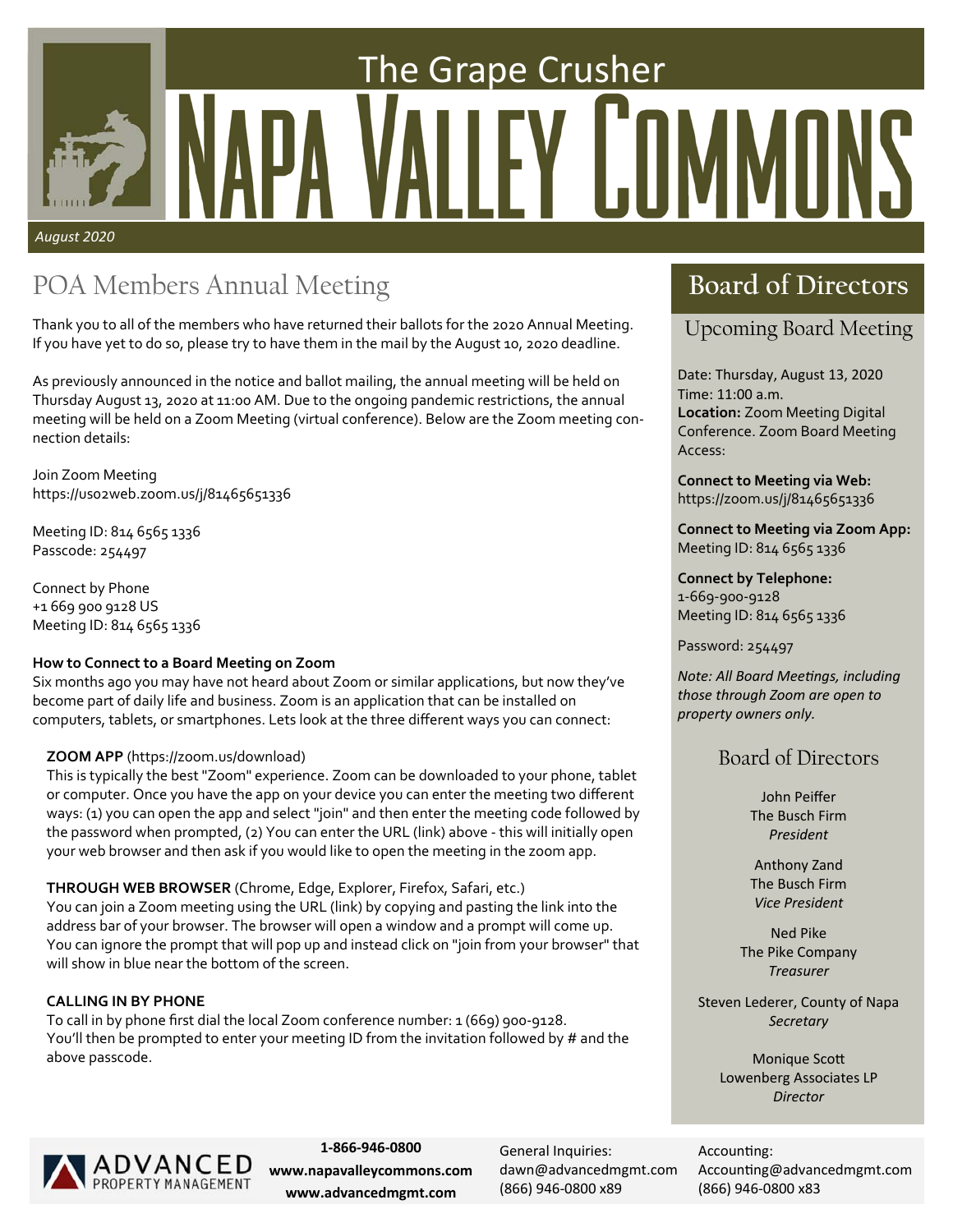### What's Your Business Up To?

Under the restrictions of the pandemic, many businesses are getting very creative to maintain operations. We want to share the creativity that our local businesses are employing to continue to thrive. If you're interested in having a feature article on your business included in The Grape Crusher newsletter, please contact Chris Waage, chris@advancedmgmt.com, to set up a time to share your story.

One successful approach is to focus on the local market. The column to the right ===> highlights some of the ways The Meritage and Vista Collina Resort is not only offering some great deals for Napa locals, but creating opportunities to connect and create community in a time when human connection is so important, but so challenging.

### Connect, Collaborate + Engage

The Napa Chamber of Commerce's vision is clear, to "Connect, Collaborate, and Engage".

We've worked with the Napa Chamber of Commerce to build greater aware‐ ness of the Napa Valley Commons within the business community. We've also connected with businesses throughout the Valley and collaborated with businesses within the Commons to support Chamber events and bring attention and new clients to the Commons. Maintaining strong community connections is all the more important as we progress through the challenges of a pandemic.

While the way we engage the local business community through various Chamber activities has changed, we would like to continue to do more to engage our business in the Commons. This newsletter reaches owners and a select number of contacts at the businesses in the Commons, but it does not reach many of the employees and individuals that spend their days in the Commons. To effectively connect the Commons' businesses with one another and the local workforce with exclusive deals, we would like the help of our readership in spreading this newsletter as well as other important communication from the Association to more of the businesses and people that come here each day.

How can you help?

- Share this newsletter with employees and coworkers
- Provide the names and email contacts of individuals that can share out important information with employees (Human Resources, Divi‐ sion Heads, Key Managers)
- Offer discounts through this newsletter on products and services to the Commons' businesses and the local workforce

If you are able to help with any of these efforts please email Dawn Friesen, our Property Liaison, at dawn@advancedmgmt.com.

### **UPCOMING EVENTS**



**50% off Wine**—We all stay home a lot more these days, and if we go out, we don't go far. We tend to stay local.Olive & Hay, the casual new concept that dishes out refined Tuscan‐inspired dishes at the Meritage Resort recognizes that it's important to reward your best customers, which, at this time are Napa locals. Olive & Hay is offering 50% off one bottle of wine to Napa residents through October 31, 2020. A great deal that only requires you show your ID with a Napa address.

**Events to Connect—**Human connection is so important, and finding safe ways to connect can be challenging right now. Check out the Vista Collina Events page at: https://meritagecollection.com/vista‐collina/ special‐events for some free opportunities to connect.

**Tuesday Night Trivia—** Every Tuesday at 5:30 PM through September 1 (a great after-work opportunity)

**Live on the Lawn—**Every Friday, Saturday, and Sunday. Local musicians performing on the lawn and signature gourmet food served up out of the Meritage Food Truck.\*

\*Food Truck now open Daily!!! ‐ 12 PM ‐ 8 PM



**1‐866‐946‐0800 www.napavalleycommons.com www.advancedmgmt.com** 

General Inquiries: dawn@advancedmgmt.com (866) 946‐0800 x89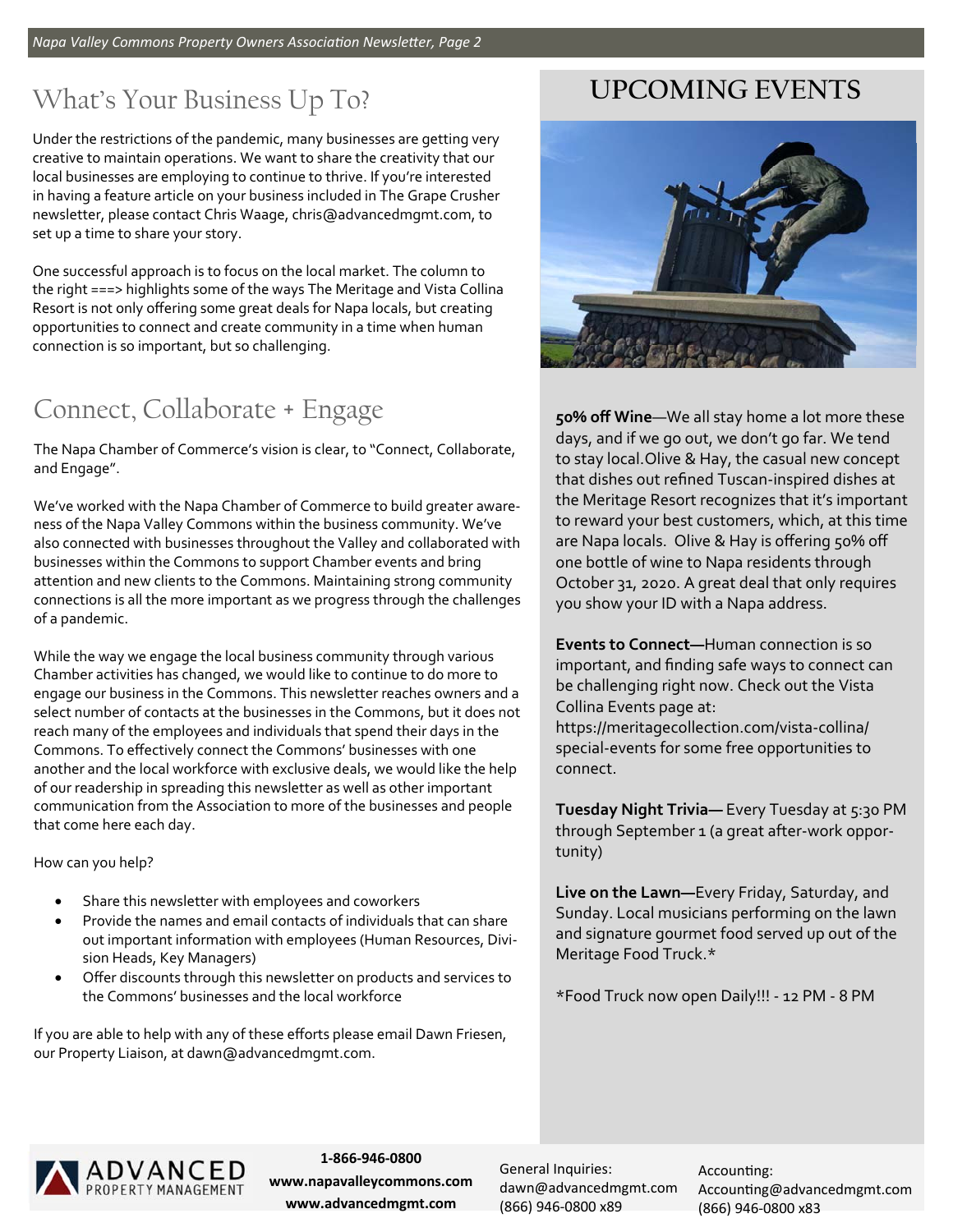### Crosswalks Project Update

We're continuing to work toward the installation of five (5) crosswalks, three (3) at the Napa Valley Corporate Drive and Napa Valley Corporate Way intersection and two (2) at the Napa Valley Corporate Drive and Bordeaux Way intersection. With the contract awarded to Granite Construction, permitting requirements are being finalized and we anticipate this project breaking ground in August. In total, the project will take about two weeks to complete.

During the project, some traffic delays should be expected at these intersections. Please pay close attention to traffic control signage and construction crews as they work to safely control the flow of traffic during this project.

These are very important projects for Napa Valley Commons as they directly impact pedestrian safety and ease of pedestrian move‐ ment, and no doubt all will enjoy these improvements as they continue within the park.

### Website Update Project—Media Needed!

The POA's website, Napavalleycommons.com, has served the association well in providing key information about the property and its businesses, as well as providing a central point to access member accounts and documents. With ever‐changing and advancing technologies, the goal is to recreate a simple but beautiful website that is user-friendly, responsive to multiple device types and provides great accessibility to all.

The website is now live, but we found that we lack media that highlights many of the businesses whose value cannot be seen from the

exterior of a building. **THIS IS WHERE WE NEED YOUR HELP.** We need pictures, video, or text descriptions that help highlight the wonderful value that your organization brings to the Napa Valley Commons. If you have media that you can share with us to help highlight your business on the Association website, please contact us. Please reach out to our Principal Relationship Manager, Chris Waage, chris@advancedmgmt.com with any resources you can share.

### Free Water-Wise Business Survey to Save you \$\$\$

The City of Napa has a free program called the Water‐Wise Business Survey to encourage commercial, industrial, and institutional customers to use their water and energy more efficiently. We encourage all Napa Valley Commons owners and tenants to participate. The City of Napa will come to your business and audit all water uses and provide recommendations to save you water and money. The program consists of:

- Water usage history and billing analysis
- Site visit by City water conservation specialists
- Evaluation of all water‐using fixtures, appliances, and equipment
- Landscape irrigation audit

The follow up report then contains information about recommended equipment upgrades, water management improvements, identification of applicable rebate incentives and free replacement devices, cost/benefit analysis and payback periods for recommended efficiency measures. To participate, contact the City of Napa Water Conservation Specialist at 707‐257‐9497 or email pcostello@cityofnapa.org to schedule your FREE Water‐Wise Business Survey.





**1‐866‐946‐0800 www.napavalleycommons.com www.advancedmgmt.com** 

General Inquiries: dawn@advancedmgmt.com (866) 946‐0800 x89